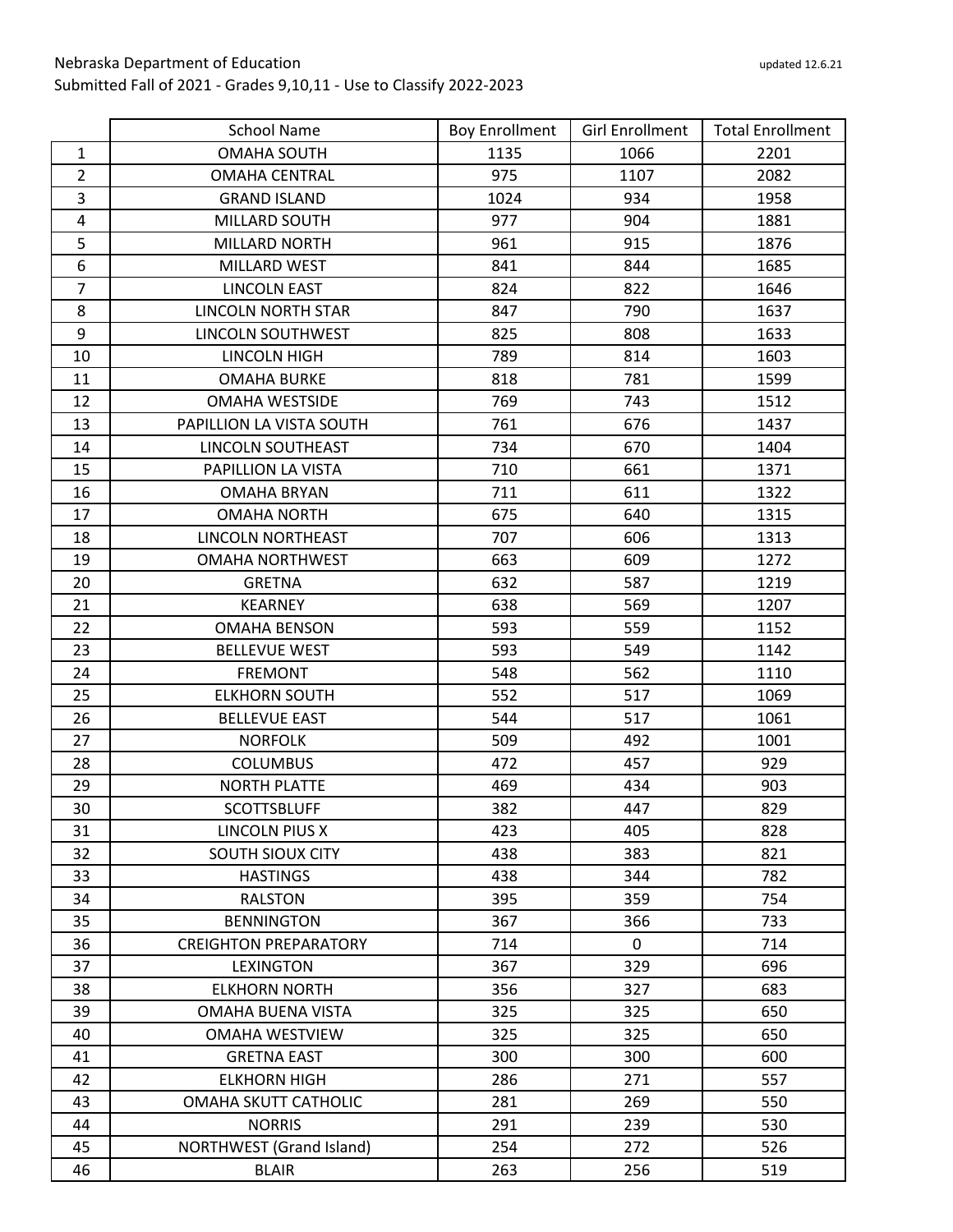|    | <b>School Name</b>         | <b>Boy Enrollment</b> | <b>Girl Enrollment</b> | <b>Total Enrollment</b> |
|----|----------------------------|-----------------------|------------------------|-------------------------|
| 47 | <b>WAVERLY</b>             | 289                   | 212                    | 501                     |
| 48 | <b>LINCOLN NORTHWEST</b>   | 250                   | 250                    | 500                     |
| 49 | LINCOLN STANDING BEAR      | 250                   | 250                    | 500                     |
| 50 | <b>BEATRICE</b>            | 250                   | 233                    | 483                     |
| 51 | <b>CRETE</b>               | 277                   | 201                    | 478                     |
| 52 | <b>OMAHA MARIAN</b>        | $\mathbf 0$           | 468                    | 468                     |
| 53 | <b>SCHUYLER</b>            | 237                   | 223                    | 460                     |
| 54 | <b>GERING</b>              | 239                   | 216                    | 455                     |
| 55 | SEWARD                     | 201                   | 175                    | 376                     |
| 56 | <b>YORK</b>                | 170                   | 200                    | 370                     |
| 57 | PLATTSMOUTH                | 184                   | 153                    | 337                     |
| 58 | <b>NEBRASKA CITY</b>       | 186                   | 145                    | 331                     |
| 59 | <b>MCCOOK</b>              | 145                   | 170                    | 315                     |
| 60 | <b>ALLIANCE</b>            | 149                   | 153                    | 302                     |
| 61 | PLATTEVIEW                 | 159                   | 131                    | 290                     |
| 62 | <b>AURORA</b>              | 148                   | 132                    | 280                     |
| 63 | <b>SIDNEY</b>              | 144                   | 134                    | 278                     |
| 64 | OMAHA GROSS CATHOLIC       | 157                   | 118                    | 275                     |
| 65 | OMAHA RONCALLI CATHOLIC    | 157                   | 96                     | 253                     |
| 66 | <b>OMAHA DUCHESNE</b>      | $\mathbf 0$           | 257                    | 257                     |
| 67 | <b>WAHOO</b>               | 143                   | 107                    | 250                     |
| 68 | <b>OGALLALA</b>            | 129                   | 118                    | 247                     |
| 69 | <b>OMAHA MERCY</b>         | $\mathbf 0$           | 236                    | 236                     |
| 70 | <b>HOLDREGE</b>            | 133                   | 99                     | 232                     |
| 71 | <b>DOUGLAS COUNTY WEST</b> | 129                   | 99                     | 228                     |
| 72 | ASHLAND-GREENWOOD          | 117                   | 109                    | 226                     |
| 73 | <b>COLUMBUS LAKEVIEW</b>   | 102                   | 118                    | 220                     |
| 74 | <b>CHADRON</b>             | 113                   | 105                    | 218                     |
| 75 | HASTINGS ADAMS CENTRAL     | 103                   | 109                    | 212                     |
| 76 | OMAHA CONCORDIA            | 103                   | 105                    | 208                     |
| 77 | <b>MINDEN</b>              | 106                   | 99                     | 205                     |
| 78 | <b>WAYNE</b>               | 104                   | 95                     | 199                     |
| 79 | COZAD                      | 111                   | 86                     | 197                     |
| 80 | <b>GOTHENBURG</b>          | 99                    | 98                     | 197                     |
| 81 | <b>FAIRBURY</b>            | 92                    | 104                    | 196                     |
| 82 | LINCOLN CHRISTIAN          | 96                    | 99                     | 195                     |
| 83 | MT MICHAEL BENEDICTINE     | 191                   | $\mathbf 0$            | 191                     |
| 84 | <b>BROKEN BOW</b>          | 92                    | 98                     | 190                     |
| 85 | <b>COLUMBUS SCOTUS</b>     | 99                    | 88                     | 187                     |
| 86 | O'NEILL                    | 103                   | 83                     | 186                     |
| 87 | <b>FORT CALHOUN</b>        | 98                    | 80                     | 178                     |
| 88 | <b>AUBURN</b>              | 100                   | 76                     | 176                     |
| 89 | <b>CENTRAL CITY</b>        | 93                    | 79                     | 172                     |
| 90 | <b>FALLS CITY</b>          | 89                    | 83                     | 172                     |
| 91 | <b>PIERCE</b>              | 94                    | 77                     | 171                     |
| 92 | <b>WEST POINT-BEEMER</b>   | 85                    | 86                     | 171                     |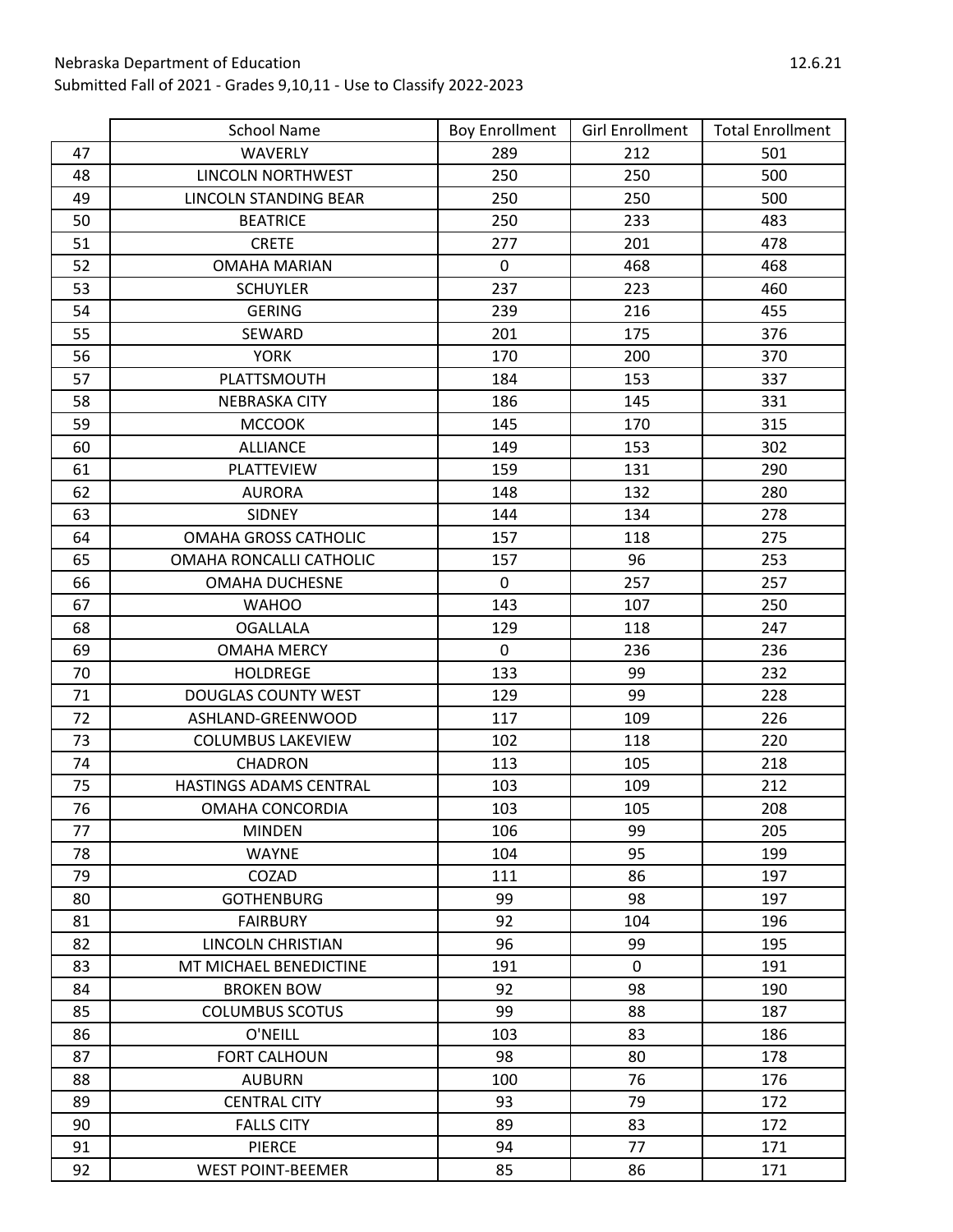|     | <b>School Name</b>                   | <b>Boy Enrollment</b> | <b>Girl Enrollment</b> | <b>Total Enrollment</b> |
|-----|--------------------------------------|-----------------------|------------------------|-------------------------|
| 93  | <b>RAYMOND CENTRAL</b>               | 93                    | 77                     | 170                     |
| 94  | <b>ARLINGTON</b>                     | 85                    | 83                     | 168                     |
| 95  | <b>ST PAUL</b>                       | 92                    | 73                     | 165                     |
| 96  | <b>BOYS TOWN</b>                     | 97                    | 66                     | 163                     |
| 97  | SYRACUSE                             | 90                    | 72                     | 162                     |
| 98  | <b>KEARNEY CATHOLIC</b>              | 75                    | 87                     | 162                     |
| 99  | <b>MALCOLM</b>                       | 74                    | 84                     | 158                     |
| 100 | <b>CHASE COUNTY</b>                  | 81                    | 73                     | 154                     |
| 101 | CONESTOGA                            | 80                    | 74                     | 154                     |
| 102 | <b>MILFORD</b>                       | 70                    | 83                     | 153                     |
| 103 | <b>BOONE CENTRAL</b>                 | 81                    | 69                     | 150                     |
| 104 | <b>WINNEBAGO</b>                     | 73                    | 73                     | 146                     |
| 105 | <b>NORTH BEND CENTRAL</b>            | 63                    | 76                     | 139                     |
| 106 | VALENTINE                            | 72                    | 67                     | 139                     |
| 107 | <b>BATTLE CREEK</b>                  | 74                    | 64                     | 138                     |
| 108 | <b>DAVID CITY</b>                    | 68                    | 68                     | 136                     |
| 109 | <b>LOUISVILLE</b>                    | 80                    | 55                     | 135                     |
| 110 | <b>WILBER-CLATONIA</b>               | 81                    | 54                     | 135                     |
| 111 | <b>MITCHELL</b>                      | 78                    | 55                     | 133                     |
| 112 | <b>BISHOP NEUMANN</b>                | 66                    | 66                     | 132                     |
| 113 | <b>LOGAN VIEW</b>                    | 64                    | 68                     | 132                     |
| 114 | <b>FILLMORE CENTRAL</b>              | 72                    | 56                     | 128                     |
| 115 | <b>GIBBON</b>                        | 68                    | 60                     | 128                     |
| 116 | <b>HERSHEY</b>                       | 53                    | 75                     | 128                     |
| 117 | LINCOLN LUTHERAN                     | 73                    | 53                     | 126                     |
| 118 | ORD                                  | 65                    | 59                     | 124                     |
| 119 | YUTAN                                | 59                    | 58                     | 117                     |
| 120 | <b>TEKAMAH-HERMAN</b>                | 58                    | 58                     | 116                     |
| 121 | CENTENNIAL                           | 61                    | 53                     | 114                     |
| 122 | <b>GRAND ISLAND CENTRAL CATHOLIC</b> | 50                    | 63                     | 113                     |
| 123 | PALMYRA                              | 54                    | 56                     | 110                     |
| 124 | <b>WEST HOLT</b>                     | 59                    | 50                     | 109                     |
| 125 | <b>MADISON</b>                       | 46                    | 62                     | 108                     |
| 126 | WAKEFIELD                            | 57                    | 51                     | 108                     |
| 127 | <b>CENTURA</b>                       | 68                    | 39                     | 107                     |
| 128 | TRI COUNTY                           | 56                    | 51                     | 107                     |
| 129 | <b>WOOD RIVER</b>                    | 63                    | 44                     | 107                     |
| 130 | JOHNSON COUNTY CENTRAL               | 51                    | 54                     | 105                     |
| 131 | <b>CORNERSTONE CHRISTIAN</b>         | 47                    | 56                     | 103                     |
| 132 | <b>CROSS COUNTY</b>                  | 49                    | 53                     | 102                     |
| 133 | <b>GORDON-RUSHVILLE</b>              | 53                    | 49                     | 102                     |
| 134 | <b>OAKLAND CRAIG</b>                 | 51                    | 51                     | 102                     |
| 135 | UMO N HO N NATION                    | 53                    | 49                     | 102                     |
| 136 | AMHERST                              | 56                    | 45                     | 101                     |
| 137 | LUTHERAN HIGH NORTHEAST              | 55                    | 46                     | 101                     |
| 138 | WISNER-PILGER                        | 45                    | 56                     | 101                     |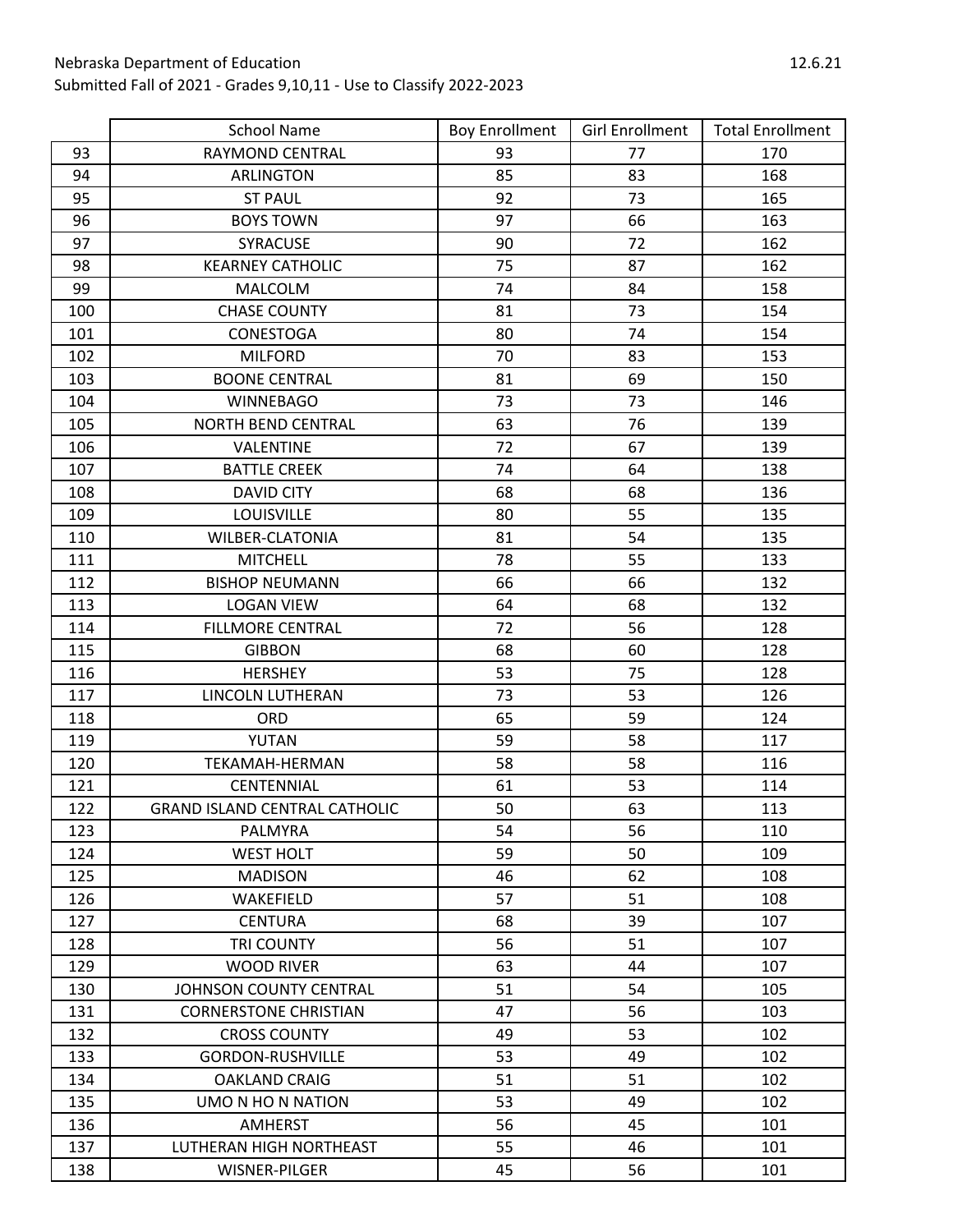|     | <b>School Name</b>                      | <b>Boy Enrollment</b> | <b>Girl Enrollment</b> | <b>Total Enrollment</b> |
|-----|-----------------------------------------|-----------------------|------------------------|-------------------------|
| 139 | DONIPHAN-TRUMBULL                       | 51                    | 49                     | 100                     |
| 140 | <b>BRIDGEPORT</b>                       | 39                    | 60                     | 99                      |
| 141 | SOUTHERN                                | 51                    | 47                     | 98                      |
| 142 | LAUREL-CONCORD-COLERIDGE                | 45                    | 52                     | 97                      |
| 143 | <b>NORFOLK CATHOLIC</b>                 | 60                    | 37                     | 97                      |
| 144 | <b>SUPERIOR</b>                         | 53                    | 44                     | 97                      |
| 145 | <b>ARCHBISHOP BERGAN</b>                | 52                    | 43                     | 95                      |
| 146 | SUTHERLAND                              | 44                    | 51                     | 95                      |
| 147 | <b>PONCA</b>                            | 49                    | 45                     | 94                      |
| 148 | FREEMAN                                 | 41                    | 52                     | 93                      |
| 149 | <b>BAYARD</b>                           | 44                    | 48                     | 92                      |
| 150 | <b>HOMER</b>                            | 43                    | 49                     | 92                      |
| 151 | <b>AINSWORTH</b>                        | 35                    | 56                     | 91                      |
| 152 | <b>HASTINGS ST CECILIA</b>              | 53                    | 38                     | 91                      |
| 153 | HARTINGTON CEDAR CATHOLIC               | 53                    | 37                     | 90                      |
| 154 | <b>CROFTON</b>                          | 46                    | 44                     | 90                      |
| 155 | <b>THAYER CENTRAL</b>                   | 46                    | 44                     | 90                      |
| 156 | <b>STANTON</b>                          | 43                    | 46                     | 89                      |
| 157 | SUMMERLAND                              | 47                    | 41                     | 88                      |
| 158 | <b>SUTTON</b>                           | 43                    | 45                     | 88                      |
| 159 | <b>TWIN RIVER</b>                       | 51                    | 36                     | 87                      |
| 160 | <b>ELKHORN VALLEY</b>                   | 45                    | 41                     | 86                      |
| 161 | <b>PENDER</b>                           | 43                    | 43                     | 86                      |
| 162 | <b>GUARDIAN ANGELS CENTRAL CATHOLIC</b> | 44                    | 42                     | 86                      |
| 163 | PERKINS COUNTY                          | 40                    | 45                     | 85                      |
| 164 | OMAHA BROWNELL TALBOT                   | 36                    | 48                     | 84                      |
| 165 | <b>MORRILL</b>                          | 50                    | 34                     | 84                      |
| 166 | AQUINAS CATHOLIC                        | 49                    | 32                     | 81                      |
| 167 | <b>HARTINGTON NEWCASTLE</b>             | 40                    | 41                     | 81                      |
| 168 | ELMWOOD-MURDOCK                         | 42                    | 38                     | 80                      |
| 169 | <b>HEMINGFORD</b>                       | 39                    | 41                     | 80                      |
| 170 | <b>BANCROFT-ROSALIE</b>                 | 41                    | 38                     | 79                      |
| 171 | <b>RAVENNA</b>                          | 41                    | 38                     | 79                      |
| 172 | <b>WEEPING WATER</b>                    | 40                    | 39                     | 79                      |
| 173 | <b>ALMA</b>                             | 48                    | 30                     | 78                      |
| 174 | KIMBALL                                 | 47                    | 31                     | 78                      |
| 175 | <b>SHELBY - RISING CITY</b>             | 36                    | 41                     | 77                      |
| 176 | <b>NORTH PLATTE ST PATRICK'S</b>        | 36                    | 41                     | 77                      |
| 177 | <b>CEDAR BLUFFS</b>                     | 37                    | 39                     | 76                      |
| 178 | <b>NEBRASKA CITY LOURDES</b>            | 32                    | 44                     | 76                      |
| 179 | SOUTHERN VALLEY                         | 36                    | 40                     | 76                      |
| 180 | <b>HEARTLAND COMMUNITY</b>              | 43                    | 32                     | 75                      |
| 181 | SOUTHWEST                               | 30                    | 45                     | 75                      |
| 182 | MAXWELL                                 | 42                    | 32                     | 74                      |
| 183 | ARAPAHOE                                | 36                    | 37                     | 73                      |
| 184 | NEBRASKA CHRISTIAN                      | 41                    | 32                     | 73                      |

 $\overline{\phantom{a}}$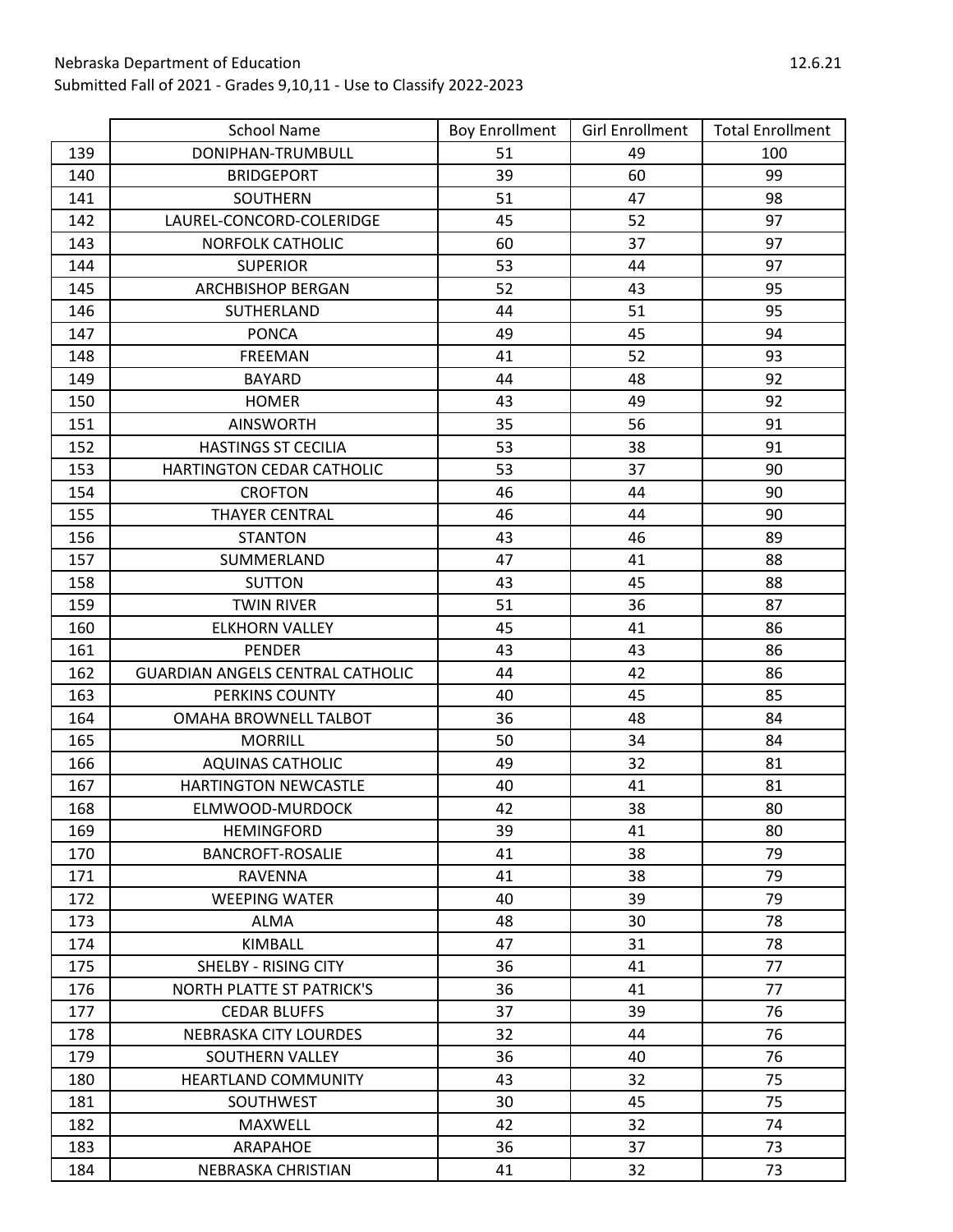|     | <b>School Name</b>            | <b>Boy Enrollment</b> | <b>Girl Enrollment</b> | <b>Total Enrollment</b> |
|-----|-------------------------------|-----------------------|------------------------|-------------------------|
| 185 | PLAINVIEW                     | 42                    | 30                     | 72                      |
| 186 | <b>SANDY CREEK</b>            | 39                    | 33                     | 72                      |
| 187 | LYONS-DECATUR NORTHEAST       | 38                    | 33                     | 71                      |
| 188 | <b>BLUE HILL</b>              | 36                    | 33                     | 69                      |
| 189 | <b>BURWELL</b>                | 33                    | 36                     | 69                      |
| 190 | <b>BOYD COUNTY</b>            | 33                    | 35                     | 68                      |
| 191 | CAMBRIDGE                     | 37                    | 31                     | 68                      |
| 192 | <b>FULLERTON</b>              | 29                    | 39                     | 68                      |
| 193 | <b>LOUP CITY</b>              | 34                    | 34                     | 68                      |
| 194 | <b>BLOOMFIELD</b>             | 33                    | 34                     | 67                      |
| 195 | <b>ELM CREEK</b>              | 31                    | 36                     | 67                      |
| 196 | <b>AXTELL</b>                 | 34                    | 32                     | 66                      |
| 197 | <b>JOHNSON-BROCK</b>          | 36                    | 30                     | 66                      |
| 198 | MCCOOL JUNCTION               | 40                    | 26                     | 66                      |
| 199 | <b>EAST BUTLER</b>            | 29                    | 35                     | 64                      |
| 200 | <b>KENESAW</b>                | 35                    | 29                     | 64                      |
| 201 | PLEASANTON                    | 38                    | 26                     | 64                      |
| 202 | <b>SILVER LAKE</b>            | 30                    | 34                     | 64                      |
| 203 | WALTHILL                      | 28                    | 36                     | 64                      |
| 204 | OMAHA CHRISTIAN ACADEMY       | 27                    | 35                     | 62                      |
| 205 | NELIGH-OAKDALE                | 38                    | 23                     | 61                      |
| 206 | <b>CENTRAL VALLEY</b>         | 33                    | 27                     | 60                      |
| 207 | HOWELLS-DODGE                 | 35                    | 25                     | 60                      |
| 208 | <b>HUMPHREY</b>               | 24                    | 36                     | 60                      |
| 209 | <b>LOOMIS</b>                 | 31                    | 29                     | 60                      |
| 210 | <b>PAWNEE CITY</b>            | 31                    | 28                     | 59                      |
| 211 | <b>WAUSA</b>                  | 27                    | 32                     | 59                      |
| 212 | <b>DESHLER</b>                | 28                    | 30                     | 58                      |
| 213 | SUMNER-EDDYVILLE-MILLER       | 30                    | 28                     | 58                      |
| 214 | <b>SOUTH PLATTE</b>           | 29                    | 29                     | 58                      |
| 215 | <b>MEAD</b>                   | 37                    | 20                     | 57                      |
| 216 | <b>OVERTON</b>                | 33                    | 24                     | 57                      |
| 217 | <b>BERTRAND</b>               | 32                    | 24                     | 56                      |
| 218 | <b>HITCHCOCK COUNTY</b>       | 35                    | 21                     | 56                      |
| 219 | <b>RIVERSIDE</b>              | 29                    | 27                     | 56                      |
| 220 | <b>DUNDY COUNTY STRATTON</b>  | 31                    | 24                     | 55                      |
| 221 | HUMBOLDT-TABLE ROCK-STEINAUER | 32                    | 23                     | 55                      |
| 222 | <b>FRANKLIN</b>               | 29                    | 25                     | 54                      |
| 223 | LAWRENCE/NELSON               | 32                    | 22                     | 54                      |
| 224 | <b>ROCK COUNTY</b>            | 25                    | 29                     | 54                      |
| 225 | <b>HIGH PLAINS</b>            | 31                    | 22                     | 53                      |
| 226 | <b>OSMOND</b>                 | 26                    | 27                     | 53                      |
| 227 | <b>QUEST FORWARD ACADEMY</b>  | 30                    | 23                     | 53                      |
| 228 | <b>STERLING</b>               | 25                    | 28                     | 53                      |
| 229 | RANDOLPH                      | 28                    | 24                     | 52                      |
| 230 | <b>STAPLETON</b>              | 29                    | 23                     | 52                      |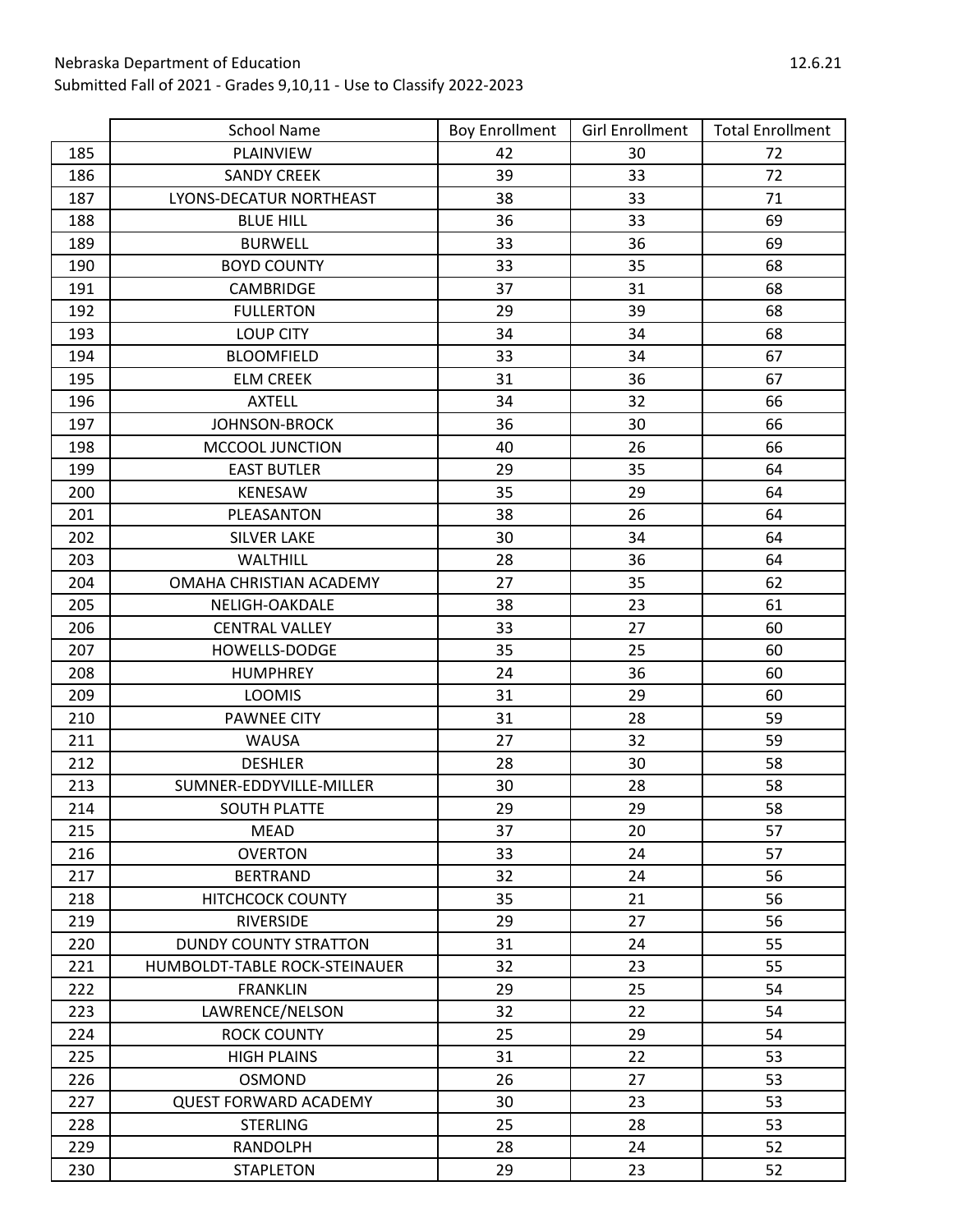|     | <b>School Name</b>             | <b>Boy Enrollment</b> | <b>Girl Enrollment</b> | <b>Total Enrollment</b> |
|-----|--------------------------------|-----------------------|------------------------|-------------------------|
| 231 | <b>CREIGHTON</b>               | 22                    | 29                     | 51                      |
| 232 | <b>DORCHESTER</b>              | 20                    | 31                     | 51                      |
| 233 | <b>PALMER</b>                  | 29                    | 22                     | 51                      |
| 234 | SARGENT                        | 23                    | 28                     | 51                      |
| 235 | <b>SHELTON</b>                 | 27                    | 24                     | 51                      |
| 236 | WAUNETA-PALISADE               | 27                    | 24                     | 51                      |
| 237 | WILCOX-HILDRETH                | 31                    | 20                     | 51                      |
| 238 | <b>CLARKSON</b>                | 27                    | 23                     | 50                      |
| 239 | DILLER-ODELL                   | 28                    | 22                     | 50                      |
| 240 | <b>GARDEN COUNTY</b>           | 29                    | 21                     | 50                      |
| 241 | <b>HARVARD</b>                 | 27                    | 23                     | 50                      |
| 242 | LEIGH                          | 22                    | 28                     | 50                      |
| 243 | <b>OSCEOLA</b>                 | 28                    | 22                     | 50                      |
| 244 | PARKVIEW CHRISTIAN             | 24                    | 26                     | 50                      |
| 245 | SANTEE                         | 28                    | 22                     | 50                      |
| 246 | <b>ELGIN</b>                   | 25                    | 24                     | 49                      |
| 247 | <b>LEYTON</b>                  | 30                    | 19                     | 49                      |
| 248 | <b>MERIDIAN</b>                | 20                    | 29                     | 49                      |
| 249 | <b>RED CLOUD</b>               | 14                    | 35                     | 49                      |
| 250 | <b>ST EDWARD</b>               | 28                    | 21                     | 49                      |
| 251 | <b>COLLEGE VIEW ACADEMY</b>    | 20                    | 27                     | 47                      |
| 252 | <b>HAY SPRINGS</b>             | 26                    | 21                     | 47                      |
| 253 | <b>BRADY</b>                   | 22                    | 24                     | 46                      |
| 254 | CALLAWAY                       | 20                    | 26                     | 46                      |
| 255 | <b>FRIEND</b>                  | 22                    | 24                     | 46                      |
| 256 | <b>PAXTON</b>                  | 25                    | 21                     | 46                      |
| 257 | ANSELMO-MERNA                  | 25                    | 20                     | 45                      |
| 258 | BRUNING-DAVENPORT              | 21                    | 24                     | 45                      |
| 259 | <b>GILTNER</b>                 | 27                    | 18                     | 45                      |
| 260 | <b>MEDICINE VALLEY</b>         | 25                    | 20                     | 45                      |
| 261 | <b>STUART</b>                  | 28                    | 17                     | 45                      |
| 262 | POTTER-DIX                     | 19                    | 25                     | 44                      |
| 263 | <b>FALLS CITY SACRED HEART</b> | 28                    | 16                     | 44                      |
| 264 | <b>WINSIDE</b>                 | 25                    | 19                     | 44                      |
| 265 | <b>ELWOOD</b>                  | 25                    | 17                     | 42                      |
| 266 | EMERSON-HUBBARD                | 19                    | 23                     | 42                      |
| 267 | <b>HAMPTON</b>                 | 21                    | 20                     | 41                      |
| 268 | <b>WALLACE</b>                 | 19                    | 22                     | 41                      |
| 269 | <b>CODY-KILGORE</b>            | 27                    | 13                     | 40                      |
| 270 | <b>MINATARE</b>                | 19                    | 21                     | 40                      |
| 271 | <b>MULLEN</b>                  | 20                    | 20                     | 40                      |
| 272 | NEBRASKA EV LUTHERAN           | 23                    | 17                     | 40                      |
| 273 | <b>NIOBRARA</b>                | 17                    | 23                     | 40                      |
| 274 | <b>HUMPHREY ST FRANCIS</b>     | 21                    | 19                     | 40                      |
| 275 | <b>WYNOT</b>                   | 20                    | 20                     | 40                      |
| 276 | HEARTLAND LUTHERAN             | 18                    | 21                     | 39                      |

 $\overline{\phantom{a}}$